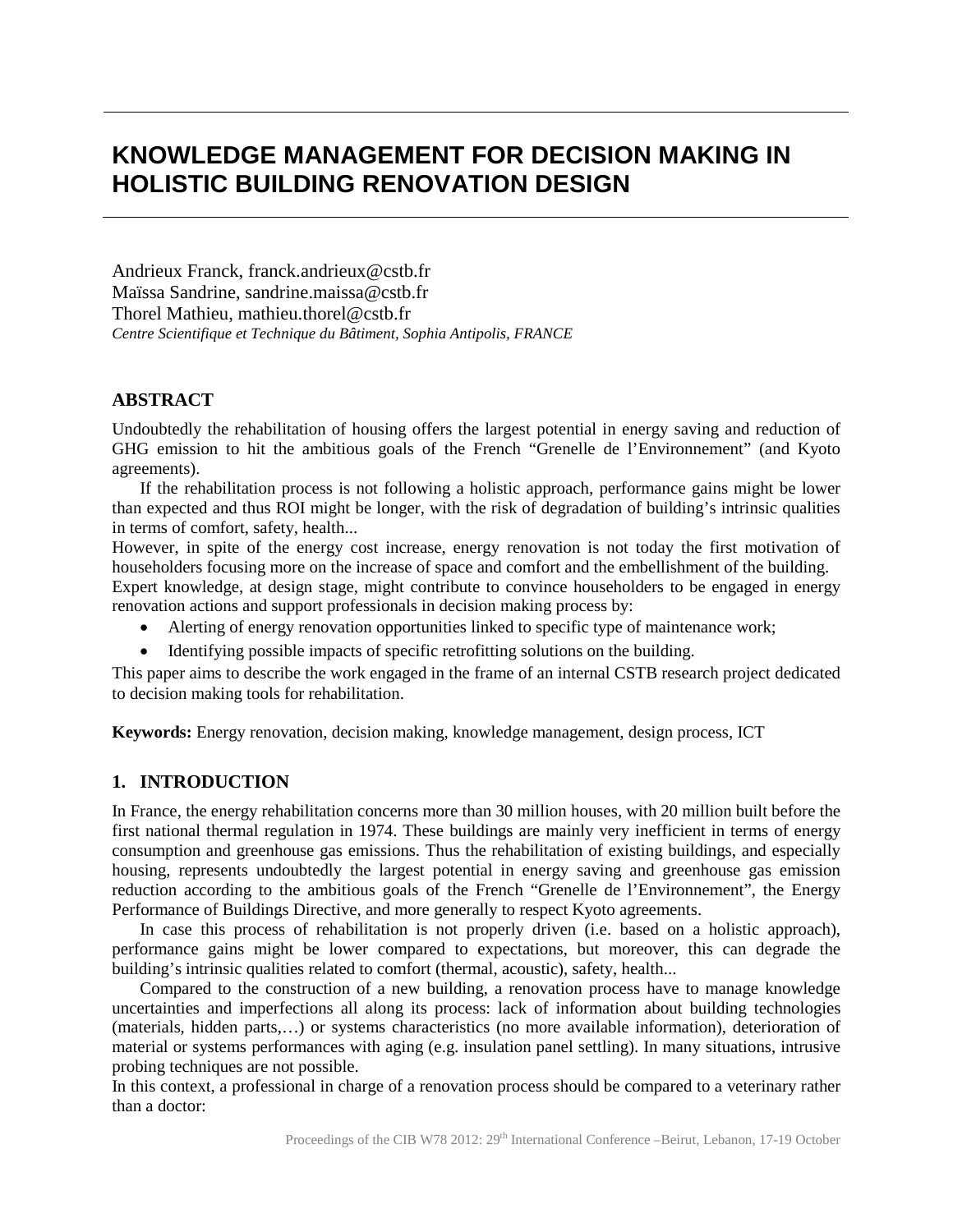- He have to manage a large variety of buildings, as the veterinary manage many races of animals
- Existing buildings and animals can't speak (or are not clearly understandable)
- As the veterinary must sometimes decide to kill an animal, the decision can be to deconstruct a building instead of renovate it.

Furthermore, professionals can't be expert on all the domains useful in building rehabilitation (energy, acoustic, security, health, costs, social impacts…). All along the renovation process, professionals need to be helped to perform the more accurate diagnosis and to make the good decision, to select the more reliable and appropriate renovation solutions.

Decision making tools, information and expert knowledge are probably the keys of a holistic renovation process.

This paper aims to present a decision support methodology, based on dynamic simulations and knowledge management, dedicated to facilitate dialogue between building professionals and decisionmakers on rehabilitation issues. The design stage of rehabilitation process is targeted. In any cases, our approach cannot replace detailed studies, but help professionals making the right decisions. The method will be implemented as online software. Therefore, a low CPU computational time, a reasonable number of input parameters, easily findable, are mandatory.

Our study focus on residential buildings (individual dwelling) built in France between 1945 and 1974 (i.e. between the end of Second World War and the first French thermal regulation). This target represents a high potential for energy savings.

# **2. DECISION MAKING IN HOLISTIC BUILDING RENOVATION DESIGN**

#### **2.1 Bases of proposed methodology**

The state-of-the-art has enabled us to define a 4 steps process for the rehabilitation design with a holistic approach. The decision making tool we want to develop will rely on this 4 steps process: definition of issues related to the rehabilitation project, initial diagnosis, automatic and manual selection of renovation solutions.

- The definition of issues related to the rehabilitation project is the start point of the renovation process. Here the end-user (or the person who represents end-users) must define why or how he intends to refurbish his housing (i.e. solve pathology, increase comfort, reduce energy bill…) and must select the assessment criteria which matter to him: Financial investment, ROI, Comfort, Health... These criteria have got an impact on the questions we should ask to the end-users for the diagnosis part and on rehabilitation strategies, to select the best renovation solutions.
- The initial diagnosis is required to estimate the potential energy saving of a rehabilitation project and lead to the decision to deconstruct or refurbish the building, but also to assess the state of degradation of the building, and to identify the sources of eventual pathologies. This diagnosis is required to collect necessary information to feed energy calculation model, opportunity possibilities and experts rules (to identify compatible rehabilitation solutions). It will be performed through a set of interactive forms where most probable solutions might be suggested, based on a knowledge base on representative of housing from 1945-1974 period.
- An automatic selection of the most appropriate renovation solutions. The selection of renovation solutions is driven by two processes: (1) the "opportunity matrix" which links rehabilitation solutions with synergy effects (e.g. External thermal insulation of walls with facelift), (2) and expert rules base to identify and reject incompatible rehabilitation solutions with the project context and initial configuration. Rehabilitation solutions are automatically ranked in function of assessment criteria of holistic approach selected by decision-makers during the first step.
- x A manual, but assisted, selection of the final renovation solutions. When the presented propositions don't totally fulfill the end-user requirements, the professional can make his own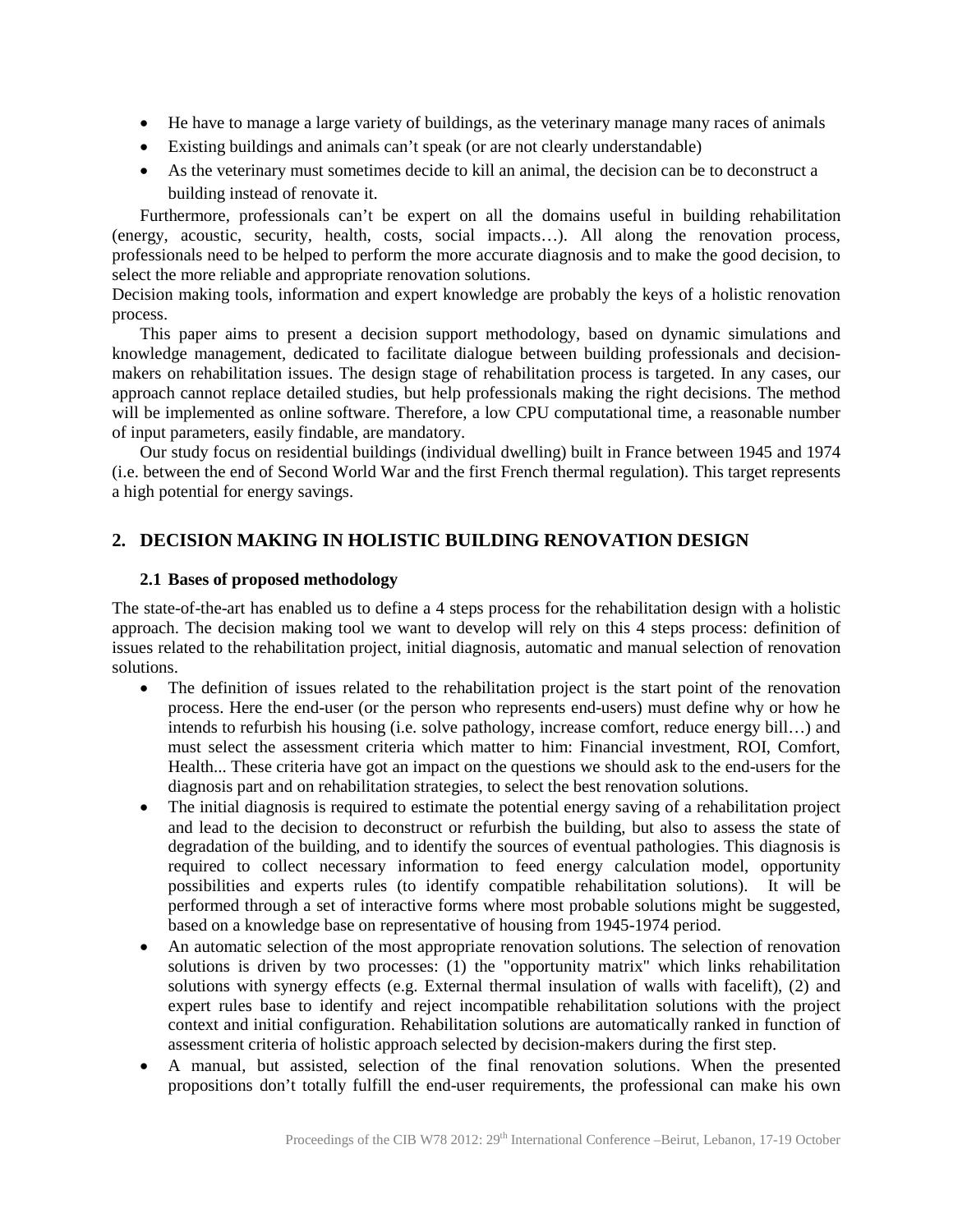selection of solutions. An intelligent assistant help him with expert system to generate warning or recommendation alerts when specific choices are realized.

To carry out such a methodology and the associated tool, we lead 3 different work packages as following:

- 1. Typological analysis and simulations
- 2. Information and knowledge management
- 3. Decision making process

;

# **2.2 Typological analysis and simulations**

During last decades, several typological studies have been carried out on French residential buildings, from the period 1945-1974 (*1, 2*). These relate to the identification of different construction techniques (bricks, stone, steel, and concrete) and energy equipments (boilers, ventilation systems…) that are the most representative of this period. This contributes to fill a database of construction techniques and systems used in existing building. That database will help the professional:

- x To describe buildings during diagnosis phase by providing contextual average values for unknown parameters (linked to period of construction or localization) when intrusive probing techniques are not possible during initial diagnosis (however this approach leads to increase uncertainty).
- To the definition of a set of generic buildings.

From these typological studies and generic buildings we are able to define all the necessary input parameters useful to run energy simulations and perform sensitivity analyses. These analyses allow identifying influent input parameters on thermal behavior of a building typology with specific model calculation. At last, sensitivity analysis used in this context, should allow to:

- Make shorter data entry, simplify thermal calculation models and thus perform faster simulations
- Assess knowledge uncertainty on input data collected during diagnosis step.

Two levels of sensitivity analysis are used: screening (*3*) in order to identify influent input parameters among the vector of parameters required to run the energy calculation model, and global sensitivity analysis (*4*) to quantify uncertainty knowledge on these influent input parameters on the outputs of our model.

The objective here is to gather typological studies already conducted on residential buildings in France for the period 1945-1974 (part 2.1.1). Information collected from building structure and energy equipments can help the professional to describe buildings during diagnosis phase. Also, representative houses from typological family (generic buildings) can be used too.

# **2.3 Information and knowledge management**

As we explain before, information and knowledge is a key factor to perform a successful holistic renovation process at the four steps described above. We organize this knowledge into distinct sources such as:

- A database of energy retrofitting opportunities linked to specific kind of renovation work;
- A database of most common solutions used in existing buildings and in a renovation process;
- $\bullet$  A database of most frequent solutions used in existing buildings, linked to the context;
- A knowledge base of expert rules including impacts, incompatibilities, recommendations or alerts linked to each renovation solutions.

All these sources should be designed and completed as the project progress.

# **2.3.1 Database of energy retrofitting opportunities**

Depending of the type of refurbishment envisaged by the owner in step 1, it can be possible to envisage energy renovations at a lower cost. For example it may be possible to take advantage of a facelift (façade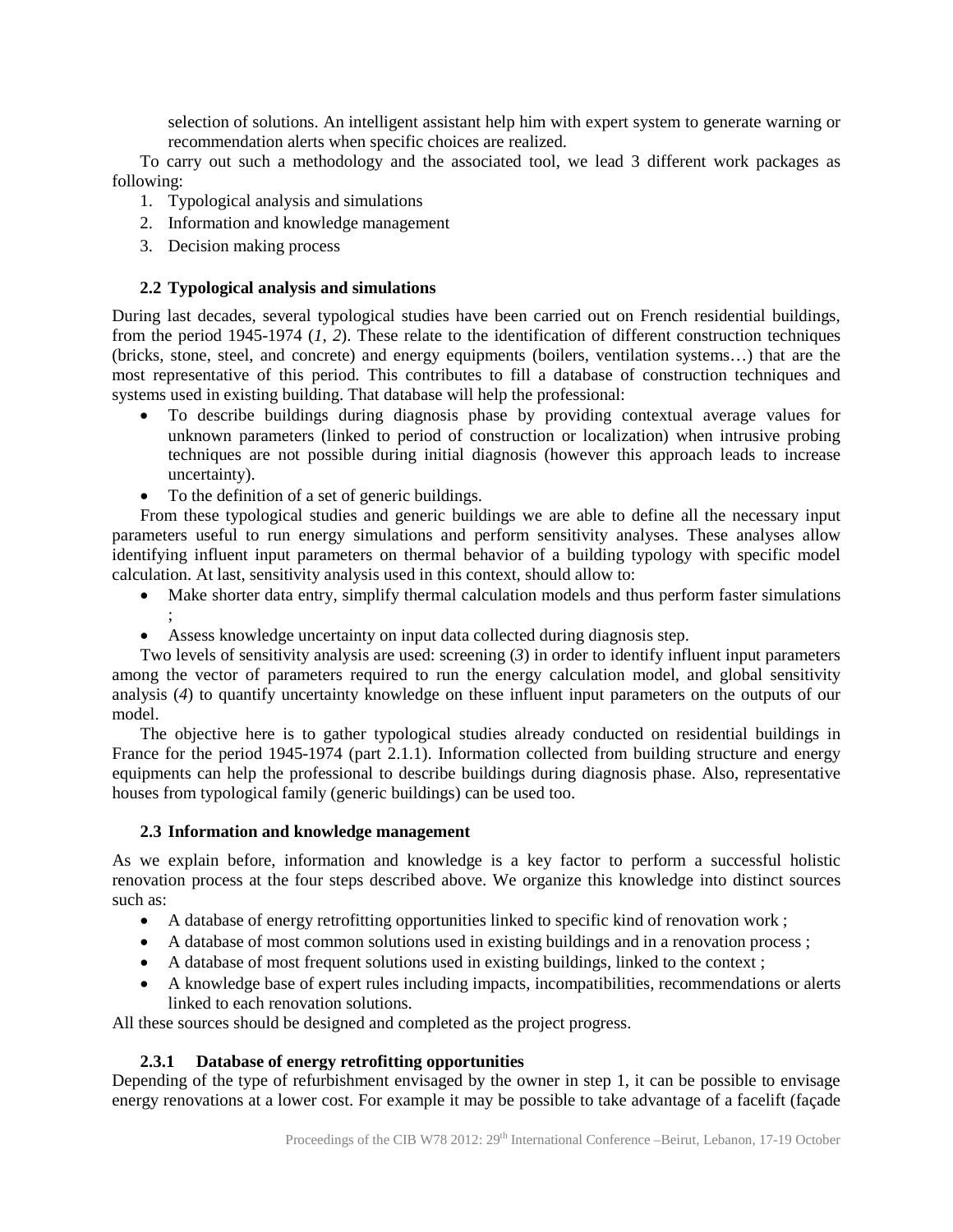renovation) to setup an external thermal insulation of walls. Here, costs (labor and scaffolding rental cost) are shared for both operations. In addition, present situation is also perfect to treat windows thermal bridges.

All the possible opportunities should be gathered into a database in order to select and rank the renovation solutions and of course to take the higher benefice from the existing building.

### **2.3.2 Database of most common solutions used in existing buildings and in a renovation process**

In order to provide an assessment of the initial and final performance and quality of the building to be renovated, we should build a database of construction techniques (bricks, stone, steel, and concrete) and energy equipments (boilers, ventilation systems…) that are used in existing buildings or to renovate these buildings. For each solution we should gather all the technical characteristics and intrinsic qualities (as thermal or acoustic properties, investment cost, grey energy…) that allow us to define the criteria and indicators that will be used in the decision making steps. We should also include a description of the solution and an optional picture in order to simply identify the solution or understand how it works.

All this information is obtained from experts and typological studies (Figure 1). A first set of envisaged solutions for rehabilitation is listed in table 1.



Figure 1: Database of solutions

| $N^{\circ}$ | Name                                   | $N^{\circ}$ | Name                                                |
|-------------|----------------------------------------|-------------|-----------------------------------------------------|
|             | Thermal insulation of external walls   | 10          | Thermodynamic water heaters installation            |
|             | Thermal insulation of floors           | 11          | Heat pump installation (air-air, air-water, ground- |
|             | Thermal insulation of ceilings         |             | water)                                              |
| 4           | Windows replacement                    | 12          | Thermal insulation of hot water pipes               |
|             | Air inlets and rolling shutter casings | 13          | Installation of solar heating panels                |
|             | replacement                            | 14          | Heaters replacement (low temperature, radiant       |
| b           | Loggias closing                        |             | panels)                                             |
|             | Reducing parasitic air leakages        | 15          | Installation of thermostatic valves on existing     |
| 8           | Ventilation systems replacement        |             | heaters                                             |
| Q           | Boilers replacement (gas, fuel oil, )  | 16          | Installation of photovoltaic solar panels           |

Table 1**:** List of selected renovation solutions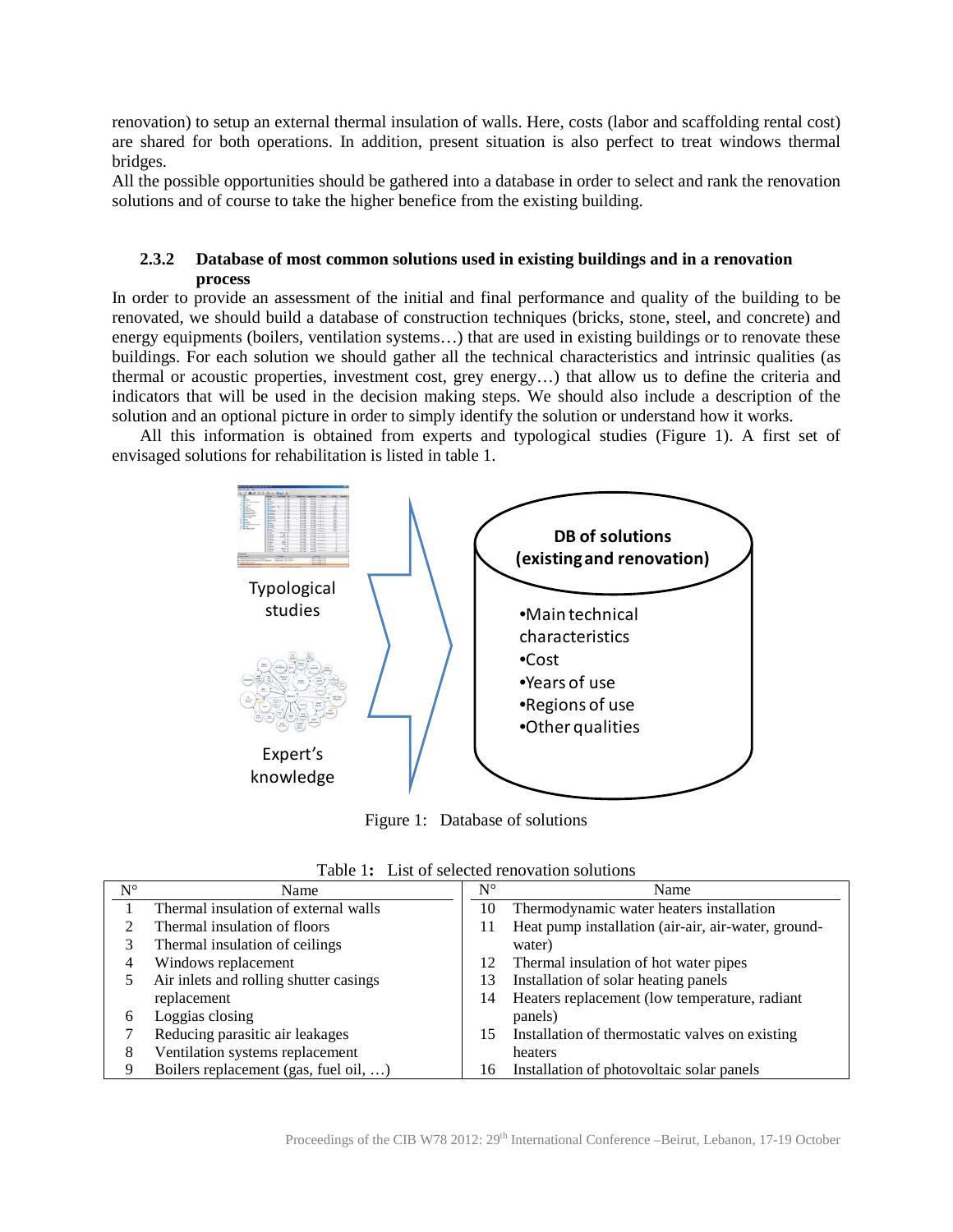Some solutions can interfere with each other and should be associated in a package in relation with expert's recommendations.

#### **2.3.3 Database of most probable solutions used in existing buildings, linked to the context**

In a renovation process it frequently happens that pieces of information are missing. In addition to the previous database, this database contains the most probable construction techniques (bricks, stone, steel, and concrete) and energy equipments (boilers, ventilation systems…) in relation with the context of the building to be renovated (for example year of construction, localization of the building,…) that are used in an existing building. All this information comes from the typological studies and is supposed to help the professional during the diagnostic phase in case he doesn't know some information about the building and when there is no way to get it without deconstructing.

This database should mainly contain the range of years and the regions where each solution have been used. A probability of use will be very precious to suggest the best choice to end-users, but also to evaluate the impact of a wrong information, as it will be explained in §2.1.

#### **2.3.4 Knowledge base of expert rules**

After initial diagnosis and needs identification, next step is the selection of renovation solutions in order to build an adapted rehabilitation set. The proposed renovation solutions – described in table 3 – require specific configuration of existing building to be implemented without side effects. These "rules" determine the potential impacts of a solution on the building tested, on the needs expressed in diagnosis part, and on the interaction with other selected renovation solutions.

The use of an expert system should help to model and handle expert's knowledge on rehabilitation process. This knowledge is modeled in three process: a knowledge base (expert judgments on solution combinations and their potential impacts on assessment criteria), a fact base (information extracted from diagnosis), and an inference engine (algorithmic process in order to call expert rules).

In our study, knowledge base should help the professional to identify incompatible solutions through alert messages in order to explain risks (pedagogic approach). The second interest is to identify opportune solutions through recommendation alerts, or solution selection propositions (in adequacy with decision maker needs). The last interest is to use knowledge base to automatically ask additional questions to the professional, to reduce specific risk associated with the implementation of a solution in particular context (e.g. noise perception from inside or outside sources) by reducing uncertainties.

| At home, are you bothered by noise?                                                                  |  |  |  |  |  |
|------------------------------------------------------------------------------------------------------|--|--|--|--|--|
| sometimes<br>often<br>regularly<br>never                                                             |  |  |  |  |  |
| If you are often or regularly bothered, the noise is coming<br>from ? (several answers are possible) |  |  |  |  |  |
| Neighbors                                                                                            |  |  |  |  |  |
| Road traffic                                                                                         |  |  |  |  |  |
| Ventilation systems                                                                                  |  |  |  |  |  |
| Heating and cooling systems                                                                          |  |  |  |  |  |
| Hot water circulation                                                                                |  |  |  |  |  |

Figure 2: Example of acoustic comfort assessment (*5*)

The rules base should collect expert knowledge gathered from interviews with buildings' experts in different areas (environment, acoustic, thermal, humidity transfers…) and should be expressed in natural language. The added value of expert system is to use independent and short rules. This process allows adding, modifying, or deleting rules easily from a computational system. Rules are ranked from the more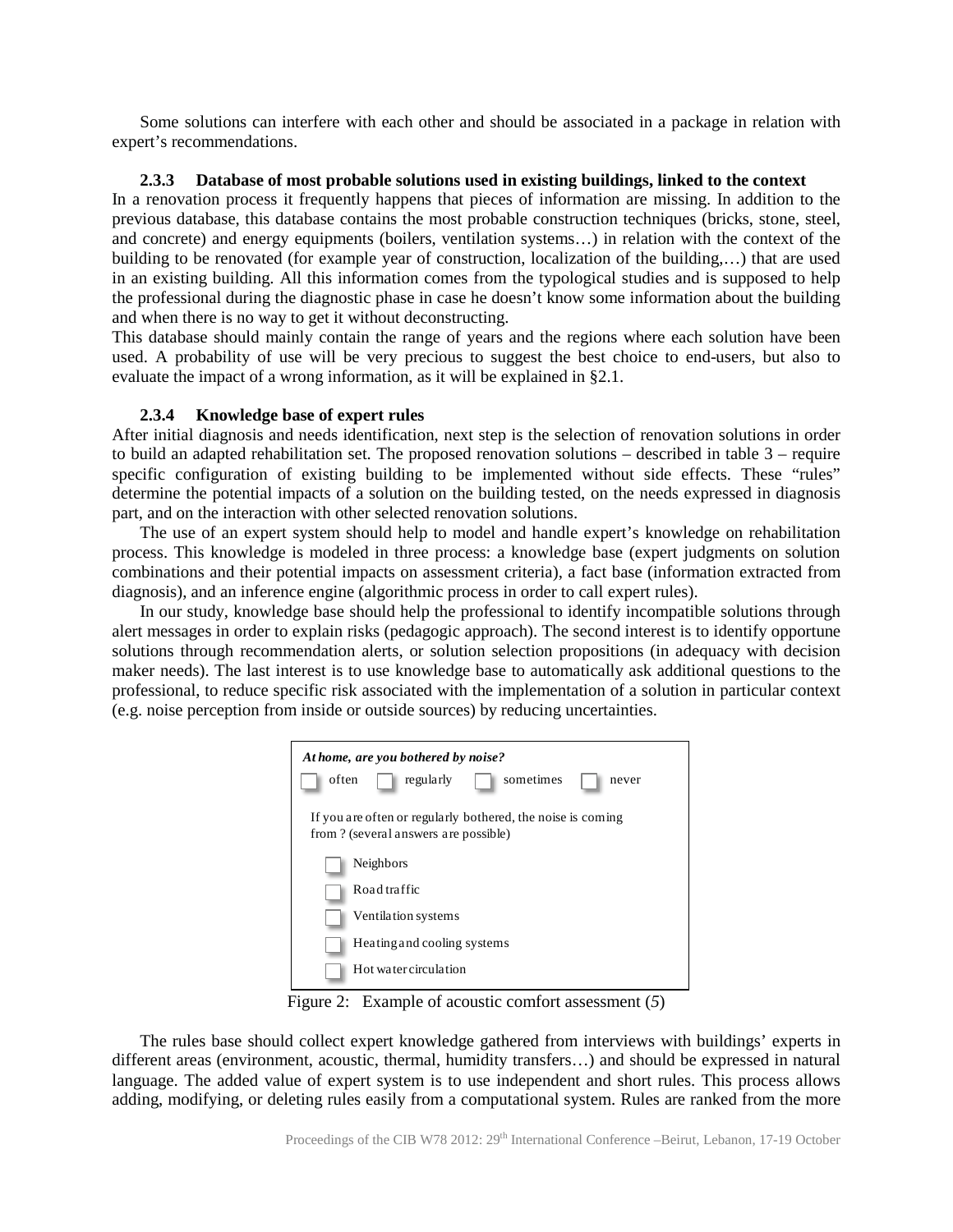restrictive to the less restrictive to be able to deduce knowledge and process new rules. In order to emphasize the interest of expert rules, two examples are presented below in natural language (they can be controversial, but the aim here is to provide an illustration of the possible content for the rules base).

*First example – pathology risk*: for a building not with little thermal insulation, and equipped with natural ventilation (i.e. without any mechanical ventilation system), undertake thermal insulation and replacement of old windows without adding an active ventilation system may lead to humidity pathologies (appearance of mold, fungus, bad odor).

*Second example – opportunity situation*: If the current heating system is totally electric without any heat emitters connected to a boilers with hot water network, dry solutions as electric radiant panels or as air/air heat pumps, should be preferred in order to reduce the cost and difficulties associated to the installation of hot water pipes and pumps through the building. In the opposite situation, electric heating systems should not be preferred due to a high GHG content of electric kilowatt for environmental issues.

Both examples show simple rules which allow helping professionals to lead an efficient renovation process.

The elaboration of combination of renovation solutions (e.g. replacement windows or walls thermal insulation) requires expert knowledge to formalize what is a good combination, and what is not. Decision trees and experts systems allow obtaining selections of solutions from initial diagnosis, users requirements and experts knowledge (*1*).

#### **2.4 Decision making process**

As explain above, the rehabilitation design process relies on these 4 steps:

- 1. definition of issues related to the rehabilitation project,
- 2. initial diagnosis,
- 3. automatic selection of renovation solutions,
- 4. manual selection of renovation solutions.
- The decision making process rely on the first two steps and concerns the last two steps.

We target to assist the professional, who is not necessary an expert of all the technical domains, during the design of the rehabilitation process. To reach this aim, all the information and knowledge bases described above should help the end-user to understand complex interactions between various solutions and the building to renovate. Alerts and recommendations should be automatically displayed when a risk or an opportunity is presented.

Also, only combinations of solutions that match initial requirements should be presented to support the professional in decision making. Finally, the decision support should help user to compare and select the bunch of renovation solutions which provides the best answers to the defined objectives.

#### **2.4.1 Multicriteria decision making support**

Decision making requires two essential parts: scenarios of selected solutions (called alternatives) and assessment criteria at buildings scale.

Alternatives are proposed from knowledge base and its rules base. Assessment criteria are built from a characteristic or a combination of several characteristics of each alternative, aggregated by expert judgments (logical functions or weighting methods).

Once alternatives and their assessment criteria are defined, multicriteria decision making methods help user to analyze which alternative fits the best to the requirements.

Roy describes three type of multicriteria decision making techniques in function of user requirements  $(6, 7)$ :  $(P\alpha)$  choice problem, in order to find the best alternative;  $(P\beta)$  classification problem, in order to classify alternatives in type boxes (e.g. good, medium, bad);  $(P\gamma)$  ranking problem, in order to rank alternatives from the best to the worst.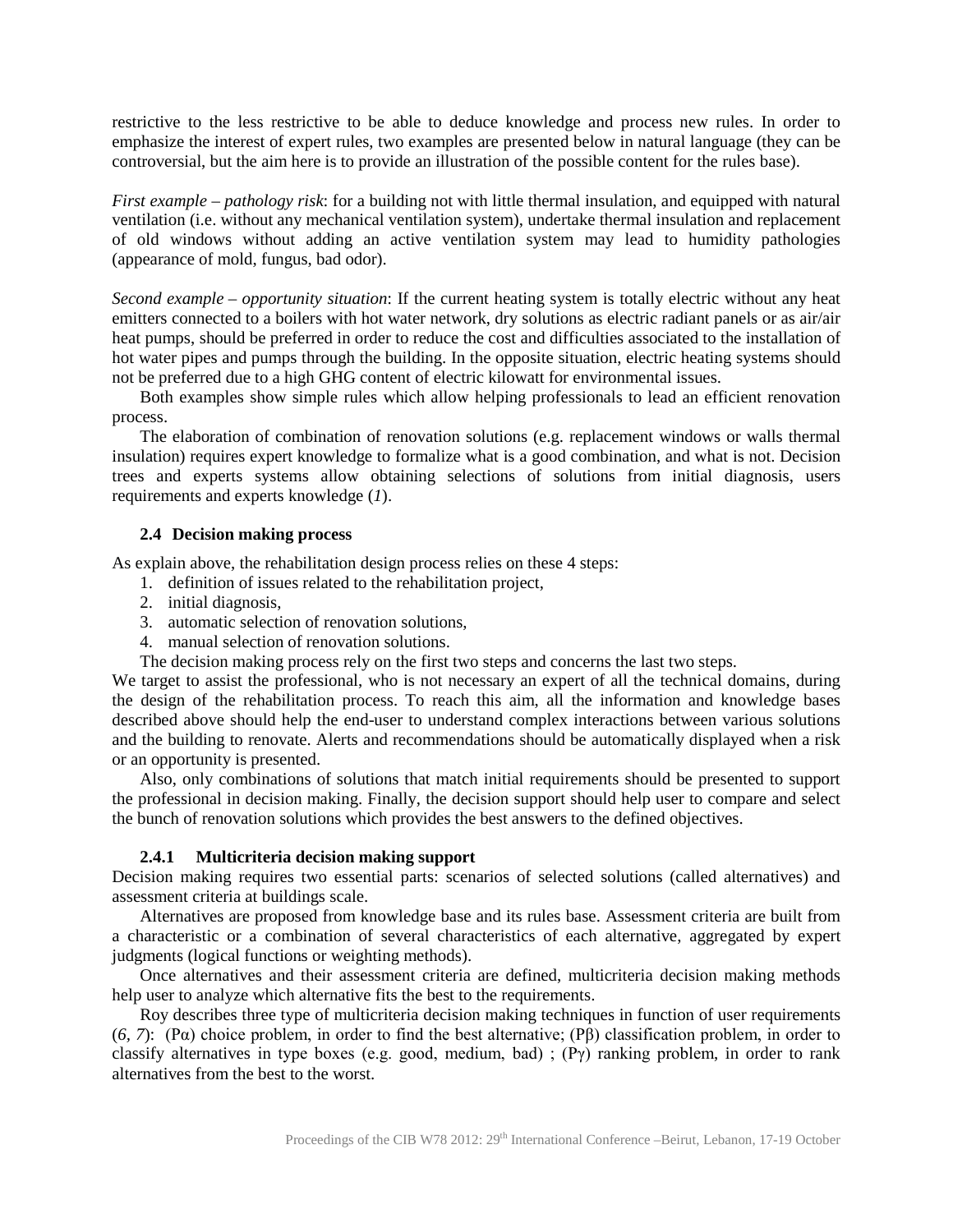| Table 2: Decision problem classification by Roy |                        |                        |  |  |
|-------------------------------------------------|------------------------|------------------------|--|--|
|                                                 | Symbol Problem type    | Methods                |  |  |
|                                                 | Choice problem         | ELETRE I               |  |  |
| $P_{\beta}$                                     | Classification problem | ELECTRE TRI            |  |  |
| P                                               | Ranking problem        | ELECTRE II, ELETRE III |  |  |

In renovation process, when several strategies are available (i.e. compatible with user requirements), decision approach correspond to ranking problem  $(P\gamma)$ . The ELECTRE III method, described by Roy (6) allows resolving this type of problem by comparing solutions by couple (over-ranking methods) and by taking in consideration threshold values (e.g. uncertainties range).

Many multicriteria decision making methods are based on weighting criteria. The mathematic laws defining weightings are sensitive to threshold values; therefore a robustness analysis is required to assess their reliability.

#### **2.4.2 Quantitative and qualitative assessment of renovation solutions**

Performance assessment of renovation solutions relies on quantitative characteristics (objective results from measurements or calculation models), when it is possible, and qualitative characteristics (often subjective and defined by expert or user judgments), when models are too complex or not relevant. Both types are used to assess a rehabilitation process (solutions characterization and buildings diagnosis).

A common approach in a decision making process consists of aggregate qualitative and quantitative data derived from different sources: calculation models, survey questionnaires dedicated to building users, literature.

#### **2.4.3 Criteria and assessment of renovation solutions**

The assessment of rehabilitation strategies should rely on a holistic approach based on various criteria related to health, comfort, environmental impact, security, use, and applicability. As described in table 3 some criteria are relevant at product (P), system scale (S) or building scale (B). The definition of these criteria is essentially coming from the French standard NF P01-010 (*8*) and expert works.

|             | Last of assessment effection                     |       |  |  |  |
|-------------|--------------------------------------------------|-------|--|--|--|
| $N^{\circ}$ | Criteria                                         | Scale |  |  |  |
| 1           | Fresh air ratio                                  | В     |  |  |  |
| 2           | Grey energy                                      | P     |  |  |  |
| 3           | Climatic impact                                  | B     |  |  |  |
| 4           | Durability                                       | P     |  |  |  |
| 5           | Maintenance constraints indicator                | S     |  |  |  |
| 6           | Technical maturity (in France)                   | S     |  |  |  |
|             | Workings disturbances                            | S     |  |  |  |
| 8           | Weighted sound reduction index $R_w$ (C; $C_w$ ) | P     |  |  |  |
| 9           | Airborne sound insulation index                  | в     |  |  |  |
| 10          | Summer overheating indicator                     | B     |  |  |  |
| 11          | Annual final energy consumption                  | B     |  |  |  |
| 12          | Payback time                                     | B     |  |  |  |
| 13          | Global cost                                      | В     |  |  |  |

| Table 3: List of assessment criteria |
|--------------------------------------|
|                                      |

B: building, S: system, P: product

Annual final energy consumption and summer overheating indicator are directly computed from selected thermal calculation method *Th-C-E ex (9)*. From this one, climatic impact and annual energy consumption costs coming from energy consumption are calculated.